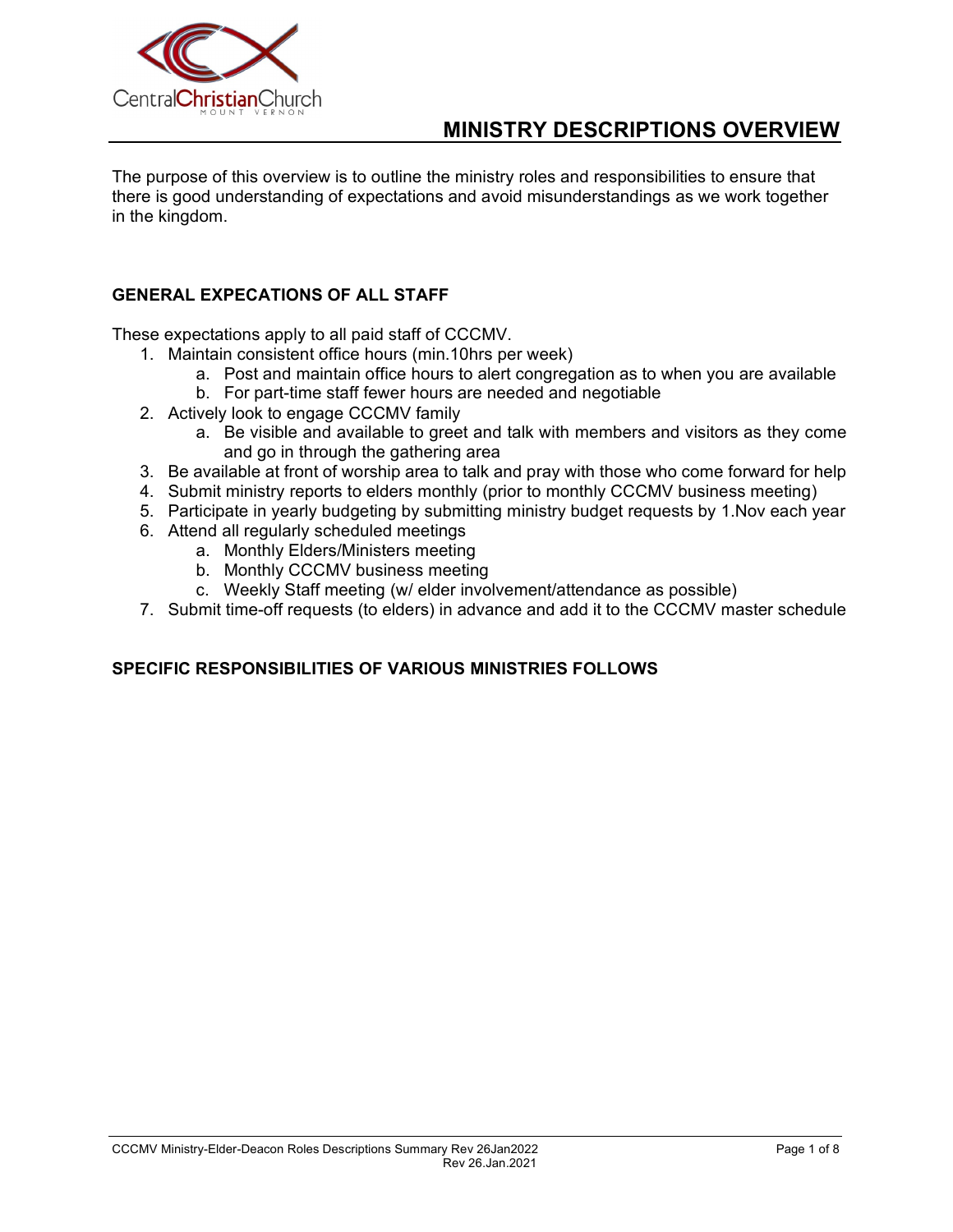

#### MINISTRY DESCRIPTION FOR YOUTH MINISTER / COORDINATOR

The youth ministries (YM) coordinator or Youth Minister is responsible for coordinating all church ministries for junior and senior high age youth. The emphasis is to facilitate the spiritual development and deeper commitment of our youth to Christ Jesus.

The YM will interface with the Children's and Education ministry teams of the church. The YM will also be expected to coordinate and work closely with all other ministerial staff. The YM is expected to look to the senior/preaching minister for mentoring and guidance but will be serving under the oversight and care of the CCCMV eldership.

#### GENERAL RESPONSIBILITIES

- 1. Coordinate all junior and senior high ministries of the church
- 2. Coordinate all youth activities in coordination with the children's ministry team and Education/Discipleship team
- 3. Plan and organize special Youth trips (CCU Winter Weekend, Teens For Christ, etc)
- 4. Plan, encourage and organize fellowships with other area Church of Christ / Christian Church youth (KIC, Overnights, RLCA retreats, etc.)
- 5. Encourage service (Service projects, mission trips, etc.)
- 6. Plan and organize Sunday & Wednesday evening youth programs in coordination with education team (Solace, Jr High Solace, etc.)
- 7. Oversee Youth budget including yearly budgeting and monthly reporting. Organize fund raising efforts if funds are required beyond the budgeted amounts.
- 8. Recruit and train youth ministries team (task is too large for one person)
- 9. Maintain good communication channels with youth and parents, including preparation and communication of annual youth calendar
- 10. Work with Discipleship team to develop transition plan for graduating seniors
- 11. Provide training, as required, for YM team
- 12. Keep general expectations for all staff.

## SPECIFIC RESPONSIBILITIES

- 1. Plan and Organize Special Youth Trips
	- a. Develop schedule and publicize event
	- b. Obtain signed permission slips / emergency information
	- c. Recruit chaperons / helpers
	- d. Plan for expenses and transportation
- 2. Plan and Organize Youth Fellowships
	- a. Plan for Regularly scheduled events / attend planning sessions
	- b. Recruit chaperons / helpers
	- c. Ensure that the program does not violate Christian principles
- 3. Plan and Organize Service Opportunities (projects/mission trips, large and small)
	- a. (similar to Special Youth Trips above)
	- b. Organize fund raising if required
- 4. Sunday &/or Wednesday Youth Programs
	- a. Coordinate Sunday youth programs in conjunction with education team
	- b. Work w/ Educ./Discipleship team to recruit teachers & select teaching material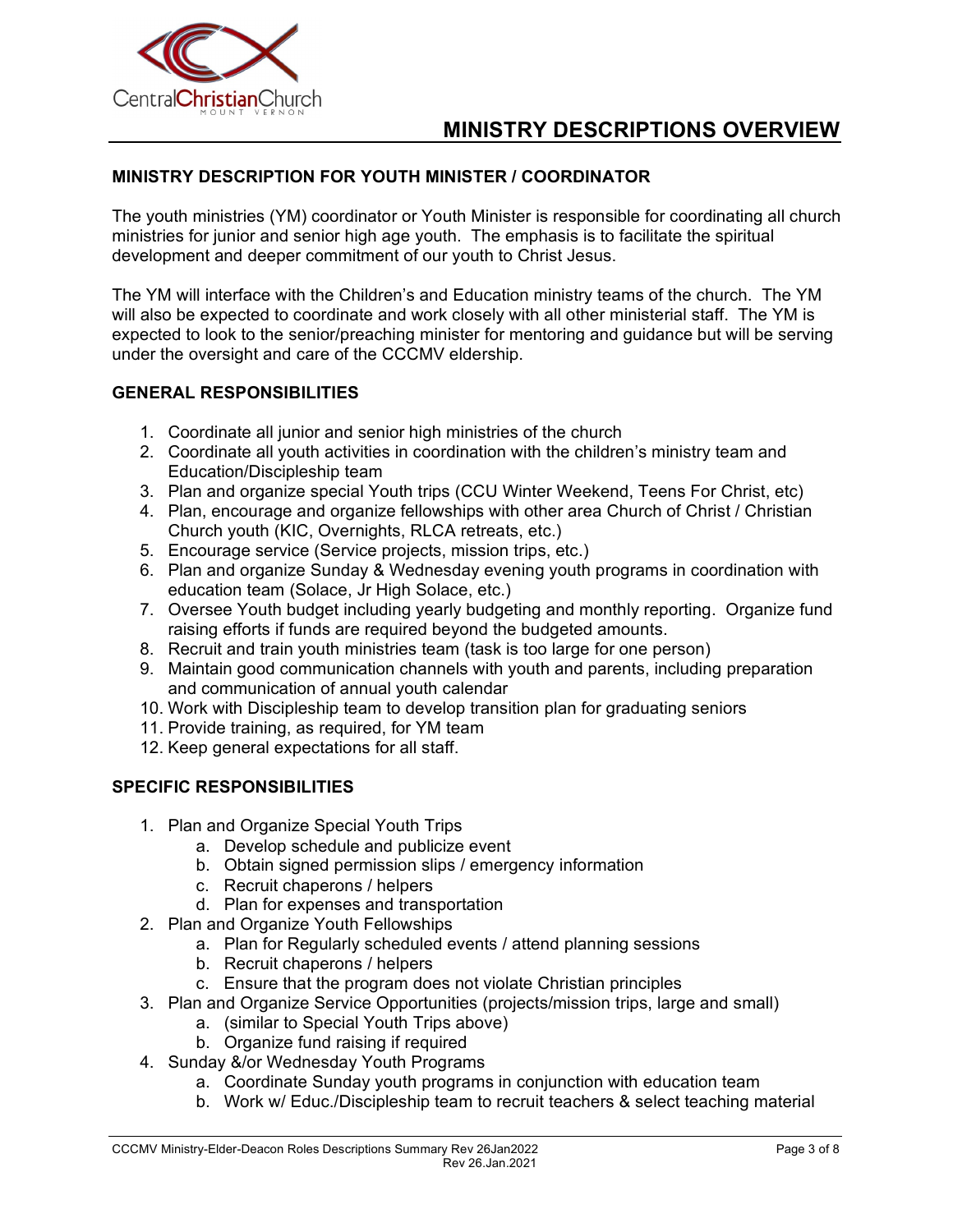

c. Promote and help in preparing for Family Sunday w/ youth involvement